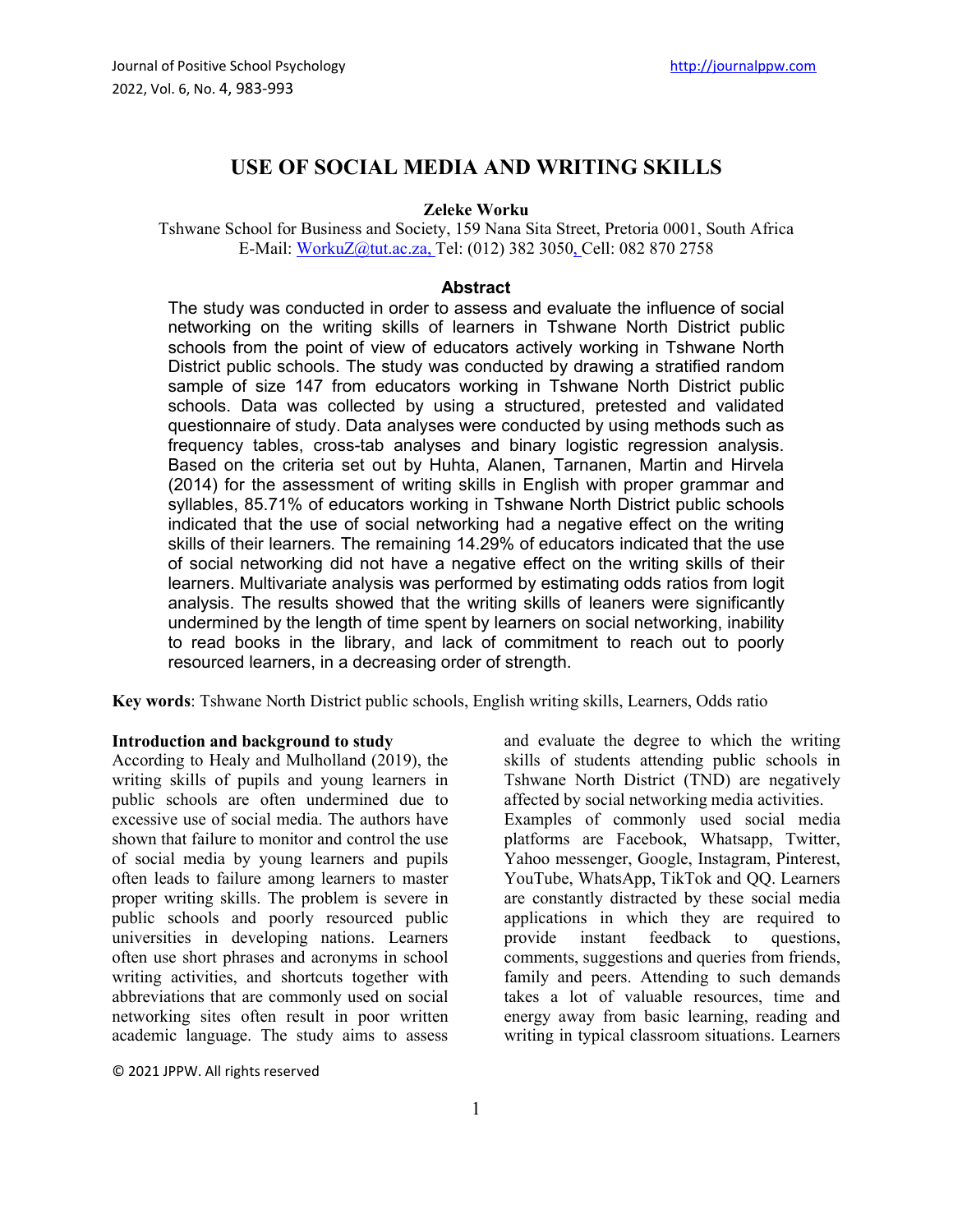who use these social media platforms are constantly unable to focus and pay attention to teachers in classrooms. At home, such learners devote a lot of time and energy to social media platforms at the expense of doing their homework and preparing themselves adequately for lessons of the next day.

Chijioke and Nwala (2021) have shown that the basic writing skills of pupils and students who are adversely affected by the use of social media and networking. The authors have argued that teachers, parents and guardians have a duty to encourage and support children, pupils and students to spend enough time on reading books and writing English properly. The authors have shown that such support has made a significant difference in the writing skills of children, pupils and students. Shao, Shi and Zhang (2021) have shown that excessive social media activities are quite harmful to little children, pupils and students in all parts of the world. According to the authors, parents and educators have a duty to educate and mentor learners about abuses arising from the excessive use of internet based social media activities and abuses such as bullying and the wastage of valuable time and money.

Chan, Lee and Chen (2021) have shown that learners who are associated with excessive use of social media and the internet are distracted from basic writing skills and methods that are recommended for the proper use of the English language. Writing the English language properly requires the ability to use proper English language grammar and syllables. Based on a study conducted in the Philippines, Esman, Madrigal and Mascunana (2021) have shown that social media exposure, cellphones, gadgets and computer games distract public high school students from the task of writing English properly. The authors have shown that high school students spend a lot of time on social media platforms, and disregard basic English grammar rules while exchanging text messages in order to save time and cost. The key finding of the authors is that while social media platforms are valuable for communication, the use of social media platforms and applications must be strictly monitored and guided.

© 2021 JPPW. All rights reserved

Carmi, Yates, Lockley and Pawluczuk (2020) have shown that academic writing skills among learners in high schools and universities are affected significantly and adversely by excessive social media activities. The authors have pointed out that learners often take shortcuts in school writing activities, and that shortcuts and abbreviations that are commonly used on social networks often result in poor written language. The authors have also found that text-shortcuts and abbreviations are increasingly being used in formal written language. The aim of study is to assess and evaluate the degree to which the writing skill of high school learners at Tshwane North District (TND) is adversely affected by excessive use of social media networks.

Studies conducted by Minnaar and Heystek (2013) have found that there was a dire need for intervention in South African public schools in terms of leadership. The author clarified that lack of school level leadership had resulted to failure in the mastery of mathematics and science subjects in almost all South African public schools. This was one of very few studies in which the quality of teaching was assessed by collecting data from educators working in Tshwane North District public schools. The aim of study was to test the relevance and veracity of the theory proposed by Keles, McCrae and Grealish (2020) in which the authors advised that the use of social media by pupils should be strictly monitored by parents and teachers so that pupils develop and master proper language writing skills. The study had the potential for identifying and quantifying key factors that exacerbate the excessive use of social media among pupils in Tshwane North District public schools.

#### **Objective of study**

The purpose of study was to find out whether or not excessive social media participation adversely affects the ability of learners in secondary schools to master proper writing and reading skills in Tshwane North District public schools. The study had the following specific objectives: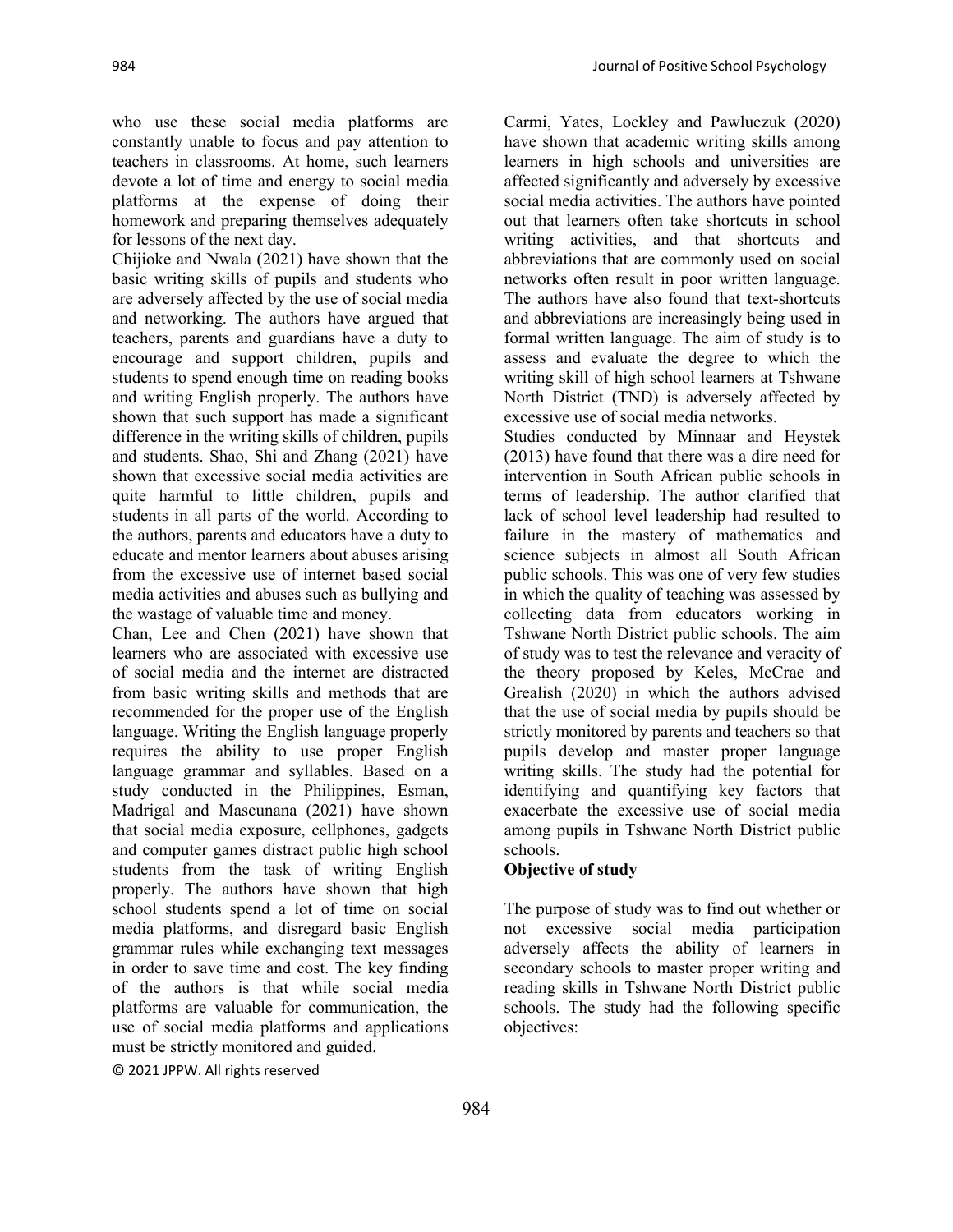- ∑ To assess and evaluate the perception held by educators about the relationship between excessive participation in social media activities and the writing and reading skills of learners in Tshwane North District public schools; and
- To identify factors that undermine the quality of education in Tshwane North District public schools.

### **Literature review**

According to Chan, Lee and Chen (2021), social networking has brought people together regardless of geographical boundaries. The authors have pointed out that excessive use of social media has become harmful to young learners and leads to failure to master proper writing skills in the English language. The authors have further stated that social media activities have a negative effect on basic academic and scientific learning and writing skills. The study conducted by Adawiah and Rachmawati (2021) has shown that academic writing skills among learners in high schools and universities are affected significantly and adversely by social media activities. The authors have pointed out that learners often take shortcuts in school writing activities, and that shortcuts and abbreviations that are commonly used on social networks often result in poor written language. The authors have also found that text-shortcuts and abbreviations are increasingly being used in formal written language. The aim of study is to assess and evaluate the degree to which the writing skill of high school learners at Tshwane North District is adversely affected by social media experience.

© 2021 JPPW. All rights reserved According to Shao, Shi and Zhang (2021), more learners use mobile phones these days, and that they have immersed themselves in social networking activities. Learners are often seen to be quite busy working on their phones and laptops at Wi-Fi hotspots. The authors have shown that pupils often spend a lot of valuable time working on social media networks at the expense of mastering proper English language writing skills. Often, young pupils get distracted from practical writing lessons in class due to

excessive use of social media. Pupils often spend a lot of valuable learning and studying time with their faces glued to screens, continuously sending and receiving text messages at the expense of mastering proper writing skills. Tadros, Hutcherson and Greene (2021) have shown that the use of social media by pupils needs to be monitored by parents and educators alike strictly. Excessive use of social media by pupils is quite detrimental to pupils. Although communicating on social media systems allows users to send and receive messages from handheld, digital mobile phones, or from a computer to a mobile phone, excessive use of social media by pupils often results in distraction from the need to master proper writing skills in classrooms by paying full attention to teachers. Verheijen, Spooren and van Kemenade (2020) have pointed out that providing learners with free access to the internet prompts them to spend considerable time chatting and updating their social media pages. By so doing, they often ignore essential reading and writing exercises. According to Magness (2020), learners usually make use of social networks for personal use, and not for educational purposes.

Jacob and Lawan (2020) have shown that the reason why most learners use text messages is that it is quick, does not adhere to the rules of English grammar, is relatively cheap, more convenient, and allows creativity. Linguistic traditionalists worry that the use of informal written language will lessen the ability of learners to write correct English sentences and harm their ability to spell out phrases accurately. The authors have shown that little children and pupils alike must be supported adequately by their parents and teachers so that they master basic writing and academic skills that are essential for success at the level of primary schools.

According to Cunliffe‐Jones (2020), the language used on social media sites does not observe grammatical and syntactic rules. As such, users often fail to communicate clearly and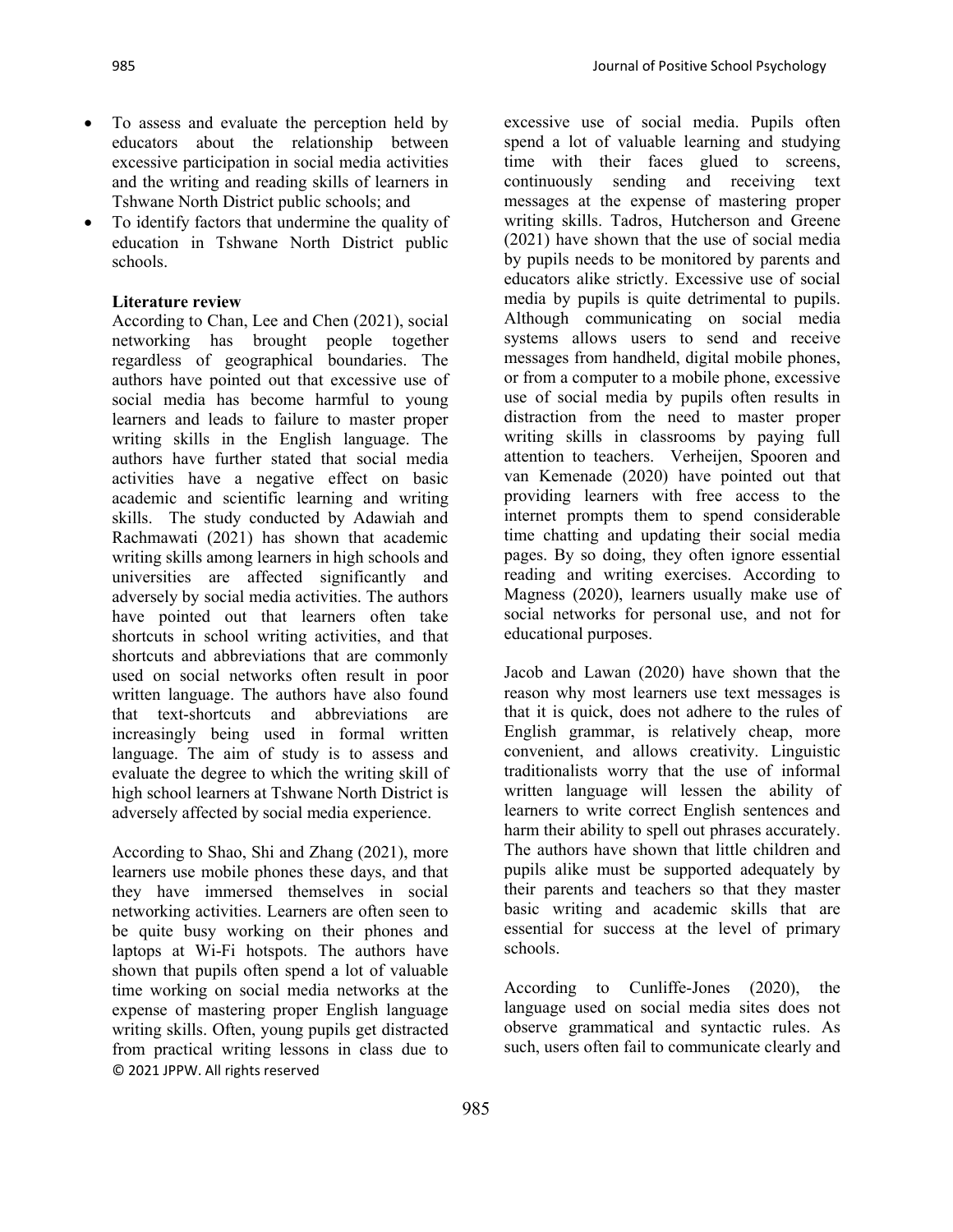effectively. This makes it difficult for educators to understand what is written by social media users. Wanniarachchi, Mathrani, Susnjak and Scogings (2020) have shown that communicating on social media sites involves taking immediate turns talking. According to Lipschultz (2020), learners are more interested in transferring information and less concerned about accurate spelling, proper use of grammar and punctuation. According to Healy and Mulholland (2019), excessive use of social media among pupils has the potential for distracting pupils from the discipline and commitment required to master proper writing skills in English. The authors have shown the need for a strict control by parents and teachers.

According to Esman, Madrigal and Mascunana (2021), there is a high addiction rate among social media users. Extensive use of social media takes up valuable studying time. It also abuses designated study time, and makes it difficult for learners to read and write properly. The authors have reported that there was a drop in the grades obtained by learners when they began participating in social networks regularly.

Moodie (2020) has reported that people communicating through social media platforms often use short sentences and abbreviations, and fail to use proper punctuations and capitalisations. This is done in order to speed up the pace of communication. According to Chijioke and Nwala (2021), most of the wordings are being reduced or substituted by symbols, words with a single letter or digits. The authors have stated that symbol are often used to represent human facial expressions. Some of those include:  $\perp$  which indicates a smile,  $\perp$ which indicates sadness, 4 for 'for or four', bcz for 'because' and short sentences like how r u?

© 2021 JPPW. All rights reserved Van Schalkwyk, Mouton, Redelinghuys and McKenna (2020) have shown that educators and parents often express concern that the writing and reading skills of their children are being sacrificed due to the demands of social networking. Celik (2020) has shown that social

networking is not bad, and that what is bad is the misuse of abbreviations, punctuation, and nonstandard expressions and spellings. Such a failure has had a negative impact on the basic writing and reading skills of learners. Pai and Alathur (2020) have argued that language proficiency consists of the ability to read, write with comprehension, observing grammatical, syntactic as well as semantic rules governing the proper use of language.

Manivannan, Jogalekar, Kavitha, Maran and Gangadaran (2021) have shown that the closure of schools for various reasons often results in the loss of valuable teaching time and morale among learners and teachers alike. Interruption in the learning process leads to loss of discipline and morale among pupils. Zengele (2013) has shown that strike actions result in undesirable outcomes that include a high dropout rate of learners at the expense of the rights of learners to education and quality education. Sekhaulelo (2021) has shown that the high dropout rate among black learners in South Africa is attributed to strike actions, lack of good leadership and lack of accountability to learners. Trade unions often consume a portion of the budget allocated for teaching and learning. Curriculum change is not the only source of dropout from schools. Teacher unions also contribute in many ways to the loss of teaching days. Atteh, Assan-Donkoh, Mensah, Boadi, Badzi and Lawer (2020) have shown that teachers who are more unionised and more militant are working at the poorest schools and the quality of the teachers is of lower quality. There is always a spill over effect for the striking teachers. The effect will be the same for TND striking teachers. Findings by Willis (2015) show that less privileged schools are most affected by strike actions.

He, Huang, Li, Zhou and Li (2020) have shown the harmful nature of strike actions by teachers and learners, absenteeism and lack of punctuality to the proper education of learners who need to master written English. Strike actions deny learners the opportunity to be educated by their teachers. Strike actions deny learners the opportunity to read and write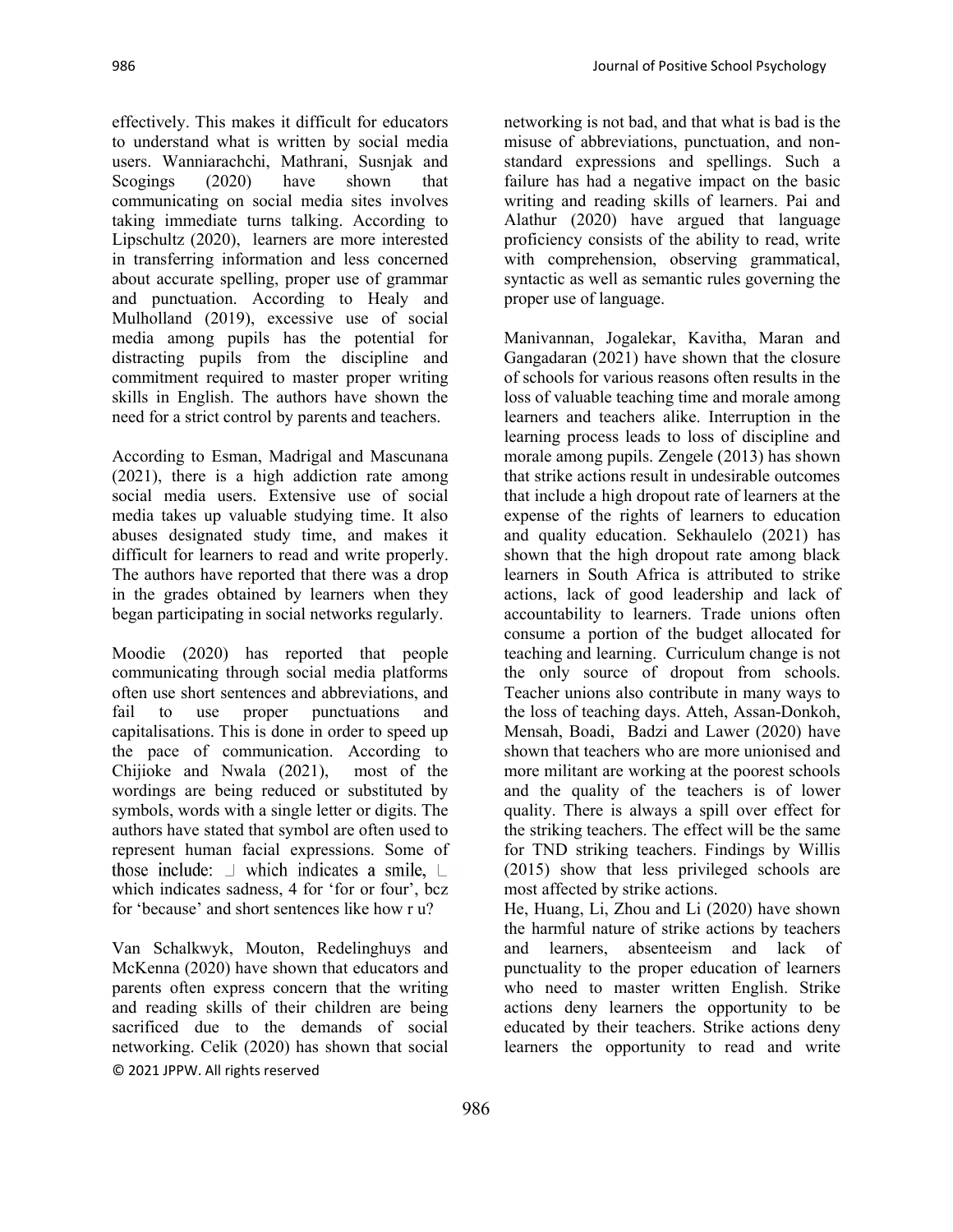English properly in public schools. Ndofirepi, Farinloye and Mogaji (2020) have shown that the quality of education in South African public schools is undermined due to strike actions, lack of good leadership, political interference, lack of accountability, and uncontrolled behaviour and lack of discipline by trade union leaders and student representatives. Kenway and Epstein (2021) have shown that graduates of South African public schools often lack competencies in English grammar and syllables due to interruptions in teaching and learning activities. The authors have argued that good leadership and accountability are needed to protect the right of learners to be educated with minimal interruption to the teaching curriculum.

#### **Methods and materials of study**

The response variable of study (Y) measures the ability to write English properly based on the criteria defined by Huhta, Alanen, Tarnanen, Martin and Hirvela (2014).

 $Y =$ 

The independent variables of study are socioeconomic factors that affect the quality of education provided to learners who attend public schools in Tshwane North District (TND). Data was collected on 95 factors that are known to affect the writing skills of learners and the quality of education. Examples of such variables are gender, age, highest level of formal education, employment status, duration of employment, degree of job satisfaction, preparation and updating of lesson plans, participation in tutoring and mentoring learners, interaction with parents and pupils, the availability of teaching materials needed for teaching in class, the availability of laboratory equipment needed for teaching, perception on degree of support from the school leadership, access to training opportunities, the provision of work-related incentives, punctuality at work,

© 2021 JPPW. All rights reserved

personal neatness, the degree of job satisfaction, the degree of pride taken in the profession of teaching, and the like.

The analyses of data sets was performed by using univariate methods of data analyses (frequency tables), graphical methods such as pie charts and bar charts, bivariate methods of data analyses (Sheskin, 2020) such as Pearson's two-by-two tests of associations and multivariate methods of data analyses such as ordered probit and logit regression analysis (Giri, 2019).

Data was collected on a 96 socioeconomic factors that affect the ability of school level learners to write English accurately with proper grammar and syllables based on the criteria defined by Huhta, Alanen, Tarnanen, Martin and Hirvela (2014). Examples of such variables are gender, age, highest level of formal education, employment status, duration of employment, degree of job satisfaction, preparation and updating of lesson plans, participation in tutoring and mentoring learners, interaction with parents and pupils, the availability of teaching materials needed for teaching in class, the availability of laboratory equipment needed for teaching, perception on degree of support from the school leadership, access to training opportunities, the provision of work-related incentives, punctuality at work, personal neatness, the degree of job satisfaction and the degree of pride taken by teachers in the profession of teaching.

### **Results of data analyses**

Table 1 shows the general characteristics of the 147 participants of study. The table shows that the writing skills of about 86% of the 147 participants of study were significantly affected by excessive use of social media by the standards of Huhta, Alanen, Tarnanen, Martin and Hirvela (2014). About 60% of respondents were male. All educators who took part in the study were South African. About 50% of respondents had worked in Tshwane North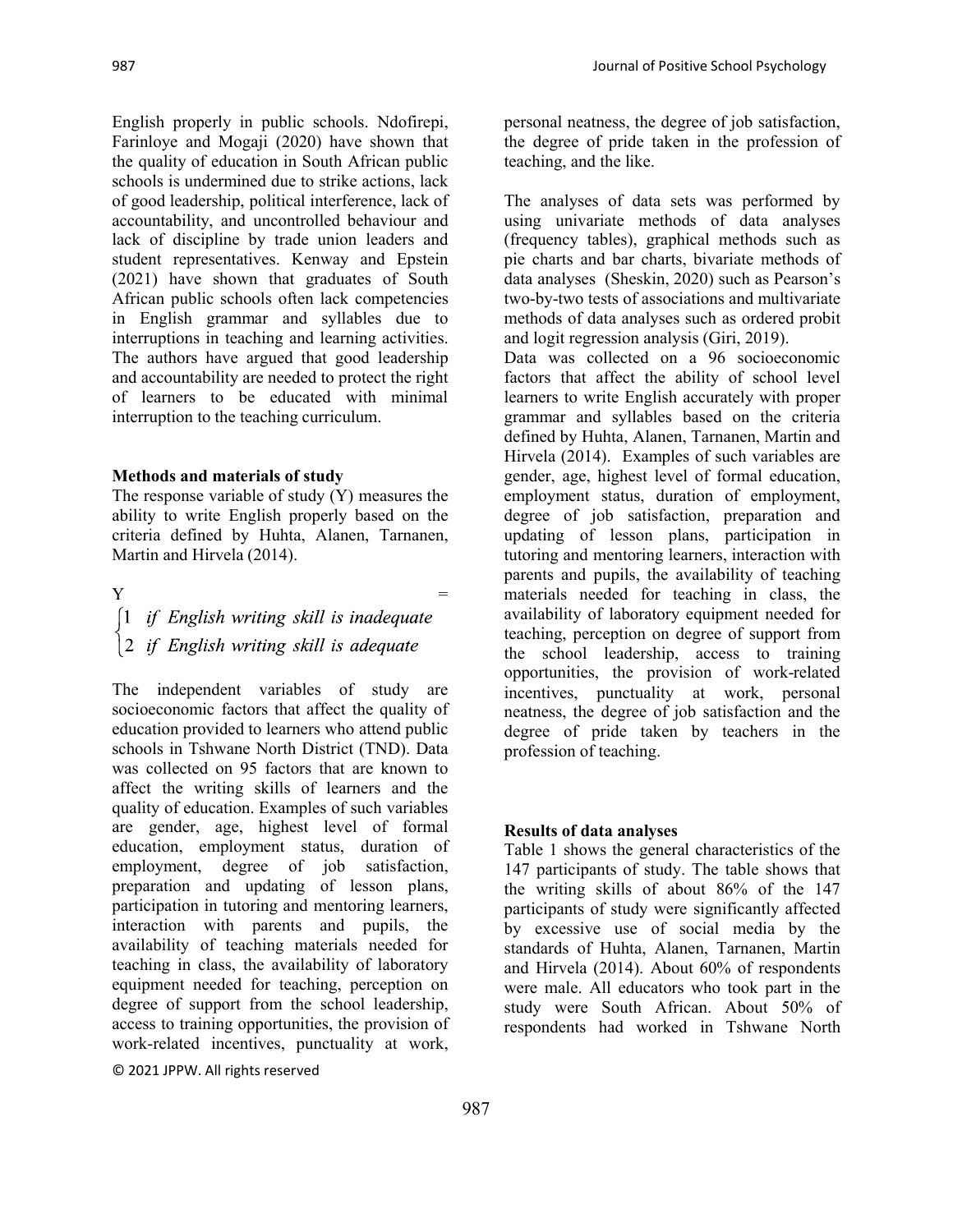District (TND) public schools for about 5 years at the time of data collection.

| Table 1: General characteristics of respondents (n=147)         |                                       |  |  |  |
|-----------------------------------------------------------------|---------------------------------------|--|--|--|
| Variable of study                                               | Frequency (Percentage)                |  |  |  |
| Effect of use of social media on writing skills in English with | Significant: 126 (85.71%)             |  |  |  |
| proper grammar and syllables                                    | Insignificant: $21(14.29%)$           |  |  |  |
| Gender of respondent                                            | Male: 88 (59.86%)                     |  |  |  |
|                                                                 | Female: 59 (40.14%)                   |  |  |  |
| Age category of respondent                                      | 21 to 30 years: 36 (24.49%)           |  |  |  |
|                                                                 | 31 to 40 years: 45 (30.61%)           |  |  |  |
|                                                                 | 41 to 50 years: 31 (21.09%)           |  |  |  |
|                                                                 | 51 years or more: 31 (21.09%)         |  |  |  |
|                                                                 |                                       |  |  |  |
|                                                                 |                                       |  |  |  |
|                                                                 |                                       |  |  |  |
| Highest level of education of respondents                       | Grade 12 or less: 1 (0.68%)           |  |  |  |
|                                                                 | Post-matric certificate: 9 (6.12%)    |  |  |  |
|                                                                 | Diploma: 43 (29.25%)                  |  |  |  |
|                                                                 | Bachelor's degree: 69 (46.94%)        |  |  |  |
|                                                                 | Honours degree: $14(9.52\%)$          |  |  |  |
|                                                                 | Master's degree: 10 (6.80%)           |  |  |  |
|                                                                 | Doctoral degree or above: $1(0.68\%)$ |  |  |  |
| Duration of service as educator in years                        | 5 years or less: 75 (51.02%)          |  |  |  |
|                                                                 | 6 to 10 years: 34 (23.13%)            |  |  |  |
|                                                                 | 11 to 15 years: 18 (12.24%)           |  |  |  |
|                                                                 | 16 to 20 years: 10 (6.80%)            |  |  |  |
|                                                                 | 21 years or more: 10 (6.80%)          |  |  |  |
| Nationality of educator                                         | South African: 147 (100.00%)          |  |  |  |
|                                                                 | Foreigner: $0(0.00\%)$                |  |  |  |

**Table 1: General characteristics of respondents (n=147)**

Table 2 shows frequency counts and percentages for the extent to which educators take pride in the teacher's profession. About 91% of educators take pride in the teacher's profession. About 92% of educators feel appreciated enough as an educator. About 91% of educators feel adored as an educator. About 88% of educators feel that they are provided with enough

resources at the workplace so that they can do a good job. About 90% of educators do not feel stressed out in the course of their duties at schools. About 90% of educators uphold their values and guiding principles at all times. About 53% of respondents felt that they were being led by competent leaders at the workplace.

| Variable of study                                | Frequency (Percentage) |
|--------------------------------------------------|------------------------|
| Taking pride in the teacher's profession         | Yes: $134(91.16%)$     |
|                                                  | No: 13 $(8.84\%)$      |
| Feeling appreciated for work done as an educator | Yes: $135(91.84\%)$    |
|                                                  | No: 12 $(8.16\%)$      |
| Feeling adored for work done as an educator      | Yes: $134(91.16%)$     |
|                                                  | No: 13 $(8.84\%)$      |

**Table 2: Taking pride in the teacher's profession (n=147)**

© 2021 JPPW. All rights reserved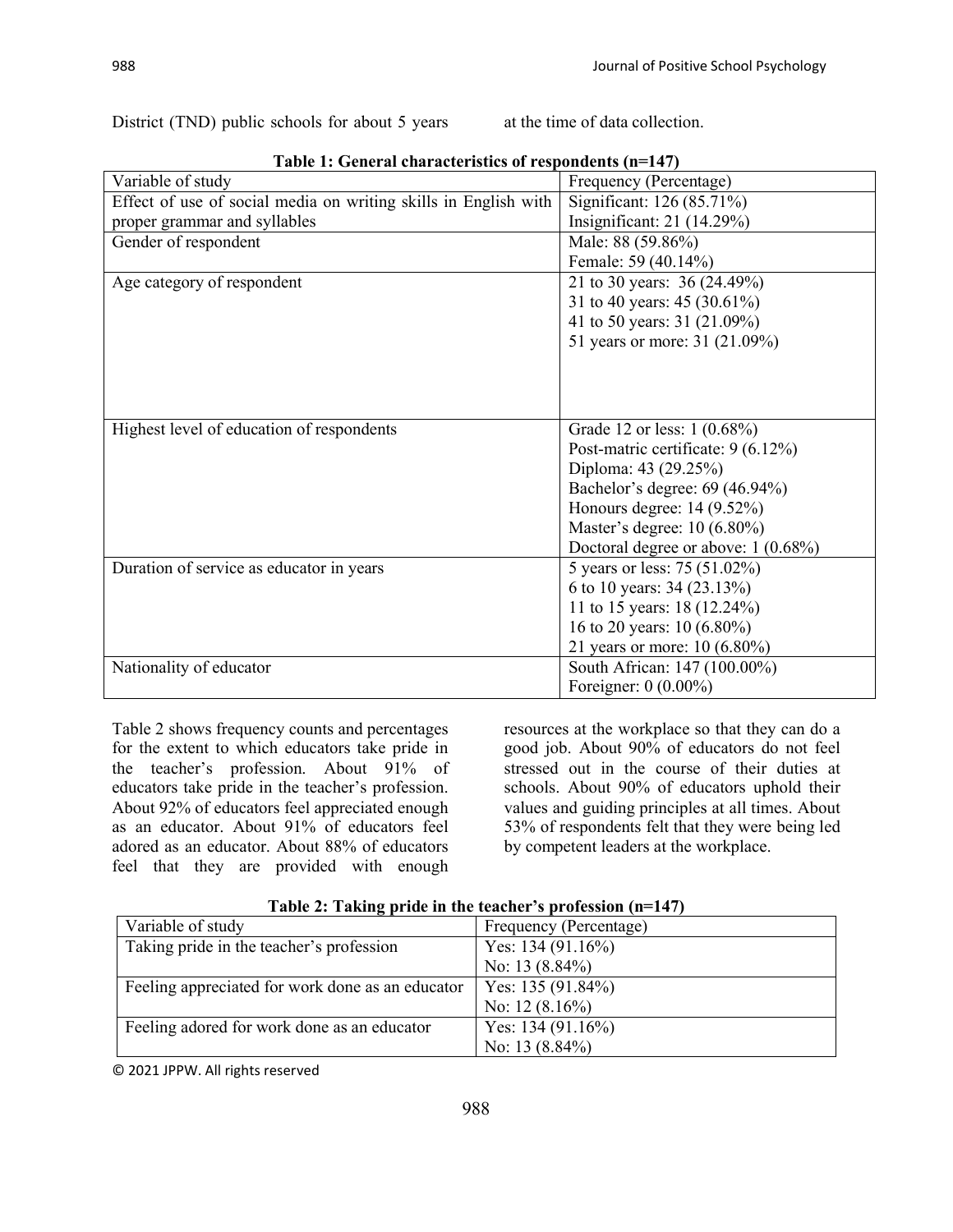| Enough resources are provided to educators at the | Yes: $130(88.44\%)$ |
|---------------------------------------------------|---------------------|
| workplace so that they can do a good job in their | No: $17(11.56\%)$   |
| classrooms                                        |                     |
|                                                   |                     |
|                                                   |                     |
| Educators are not stressed out in the course of   | Yes: $128(89.80\%)$ |
| their duties at school                            | No: $15(10.20\%)$   |
| Educators uphold values and guiding principles at | Yes: 128 (89.80%)   |
| all times                                         | No: $15(10.20\%)$   |
| Educators are led by competent leaders at the     | Yes: $77(52.38\%)$  |
| workplace                                         | No: 70 $(47.62\%)$  |

Table 3 shows frequency counts and percentages for the extent to which educators viewed their leaders at the workplace as objective leaders. About 73% of educators viewed their line function managers as objective leaders. About 44% of educators viewed their line function managers as considerate leaders. About 56% of educators viewed their fellow colleagues as good team players. About 91% of educators viewed their line function mangers as honest leaders with personal integrity. About 92% of educators viewed their line function mangers as courageous leaders who take appropriate disciplinary action against underperforming subordinates. About 88% of educators viewed their line function managers as leaders who take decisions in the best interest of learners with no fear or favour at all times. About 52% of educators look for guidance from their line function managers at all times.

| Variable of study                                     | Frequency (Percentage) |  |  |
|-------------------------------------------------------|------------------------|--|--|
| Recognition of line function managers<br>as           | Yes: $107(72.79%)$     |  |  |
| objective leaders                                     | No: $40(27.12%)$       |  |  |
| Recognition of line function<br>managers<br><b>as</b> | Yes: $64(43.54\%)$     |  |  |
| considerate leaders                                   | No: $83(56.46\%)$      |  |  |
| Recognition of educators as good team players         | Yes: $83(56.46\%)$     |  |  |
|                                                       | No: $64(43.54\%)$      |  |  |
| Recognition of line function mangers as honest        | Yes: $134(91.16%)$     |  |  |
| leaders with personal integrity                       | No: 13 $(8.84\%)$      |  |  |
|                                                       |                        |  |  |
|                                                       |                        |  |  |
| Recognition of line function mangers as               | Yes: $135(91.84%)$     |  |  |
| courageous leaders who take<br>appropriate            | No: $12(8.16\%)$       |  |  |
| disciplinary action against underperforming           |                        |  |  |
| subordinates                                          |                        |  |  |
| Making decisions in the best interest of learners     | Yes: $130(88.44\%)$    |  |  |
| with no fear or favour at all times                   | No: $17(11.56\%)$      |  |  |
| Looking for guidance from line function manager       | Yes: $77(52.38\%)$     |  |  |
| at all times                                          | No: 70 $(47.62\%)$     |  |  |

**Table 3: Objective leadership at the workplace (n=147)**

Table 4 shows significant relationships among pairs of socioeconomic factors that affect the use of social media among pupils.

© 2021 JPPW. All rights reserved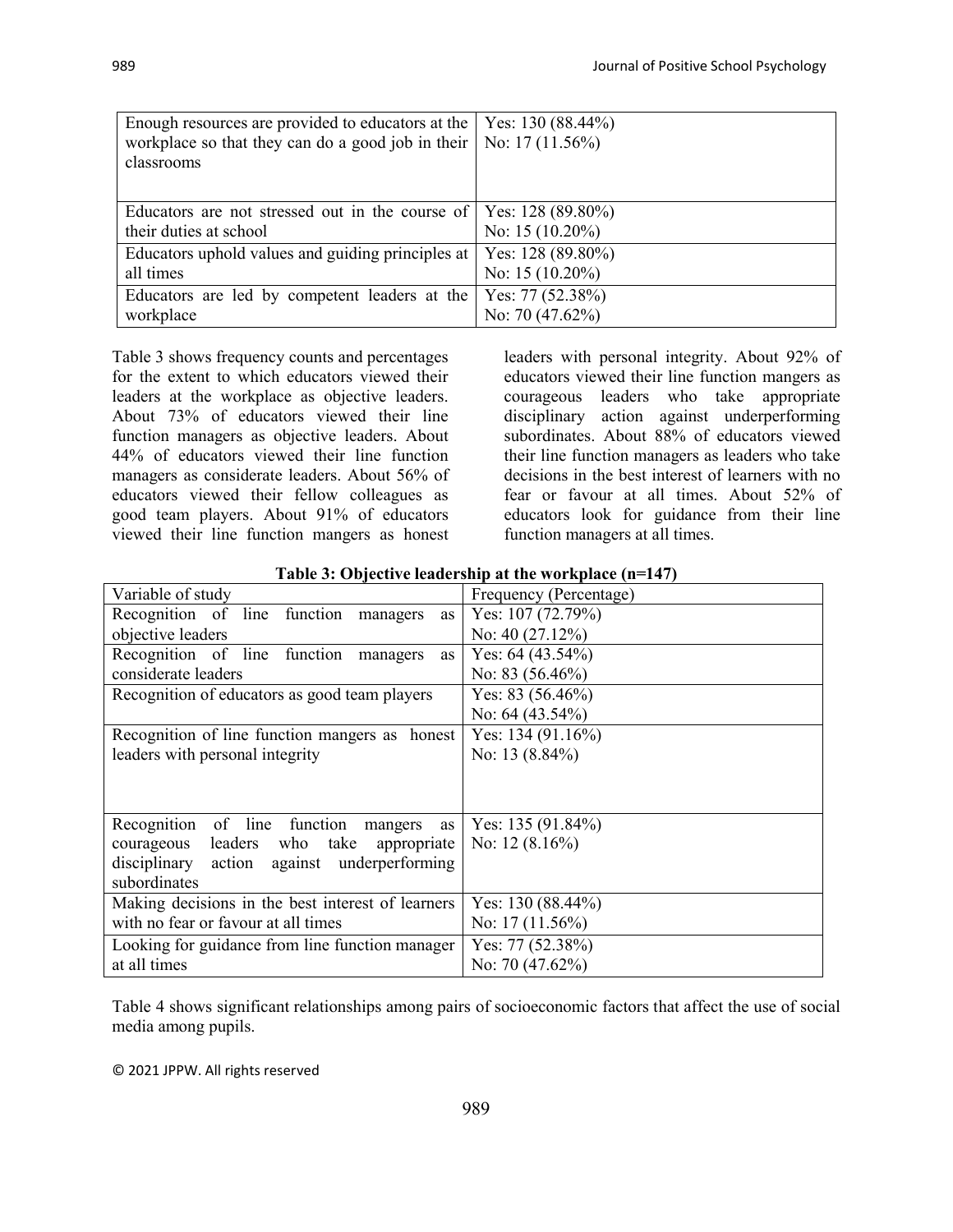| Obstacles to writing English with proper grammar and syllables | Observed<br>chi-square<br>value | P-value |
|----------------------------------------------------------------|---------------------------------|---------|
| Spending too much time on social media platforms (social)      | 14.9039                         | 0.0000  |
| Failure to read library books frequently (library)             | 13.6572                         | 0.0000  |
| Poor degree of commitment to academic activities (academic)    | 11.3397                         | 0.0000  |
| Poor degree of motivation to work on home works (homework)     | 8.4088                          | 0.0000  |
| Failure to be punctual at school (punctuality)                 | 6.5162                          | 0.0000  |

| Table 4: Significant two-by-two associations (n=147) |  |
|------------------------------------------------------|--|
|------------------------------------------------------|--|

The above table shows 5 obstacles to writing English with proper grammar and syllables. These 5 obstacles are spending too much time on social media platforms, failure to read library books frequently, poor degree of commitment to academic activities, poor degree of motivation to work on home works, and failure to be punctual at school. The results show that it is essential to closely support learners who require extra lessons, coaching, mentoring and strict supervision. This task requires commitment from both educators and parents according to similar research work done previously by Sampasa-Kanyinga, Chaput and Hamilton (2019).

Adawiah and Rachmawati (2021) have shown that parents have a duty to protect children from harmful online based activities such as social media platforms and dangerous games. The authors have argued that the privacy of children must be protected both at home and school by way of encouraging parents and teachers to play

an active role in their lives. The authors have shown that children must be taught how to use their time wisely both at home and at school. The authors have recommended strict disciplinary measures on learners who disobey guidelines and regulations in order to protect the rest of the class.

Saha (2019) has shown that public school teachers must be willing to pay the sacrifice necessary for providing extra support to slow learners. One key obstacle in this regard is distraction by social media activities and excessive communication based on text messages that use coded phrases and expressions. These days, learners enrolled in public schools are constantly exposed to the abuse of their learning and studying time due to social media activities. This vicious cycle needs to be broken by parents and teachers by closely monitoring the manner in which learners use their times at schools and at homes.

| Variable of study                               | <b>Odds Ratio</b> | P-value | 95% confidence interval of |
|-------------------------------------------------|-------------------|---------|----------------------------|
|                                                 |                   |         | odds ratio                 |
| Spending too much time on $\vert 3.21 \rangle$  |                   | 0.001   | (2.33, 4.59)               |
| social media platforms                          |                   |         |                            |
| Failure to read library books 2.78              |                   | 0.005   | (2.15, 4.11)               |
| frequently                                      |                   |         |                            |
| Poor degree of commitment to $\vert 2.66 \vert$ |                   | 0.005   | (2.12, 4.07)               |
| academic activities                             |                   |         |                            |

| Table 5: Estimates from ordered logit analysis (n=147) |  |  |  |
|--------------------------------------------------------|--|--|--|
|                                                        |  |  |  |

© 2021 JPPW. All rights reserved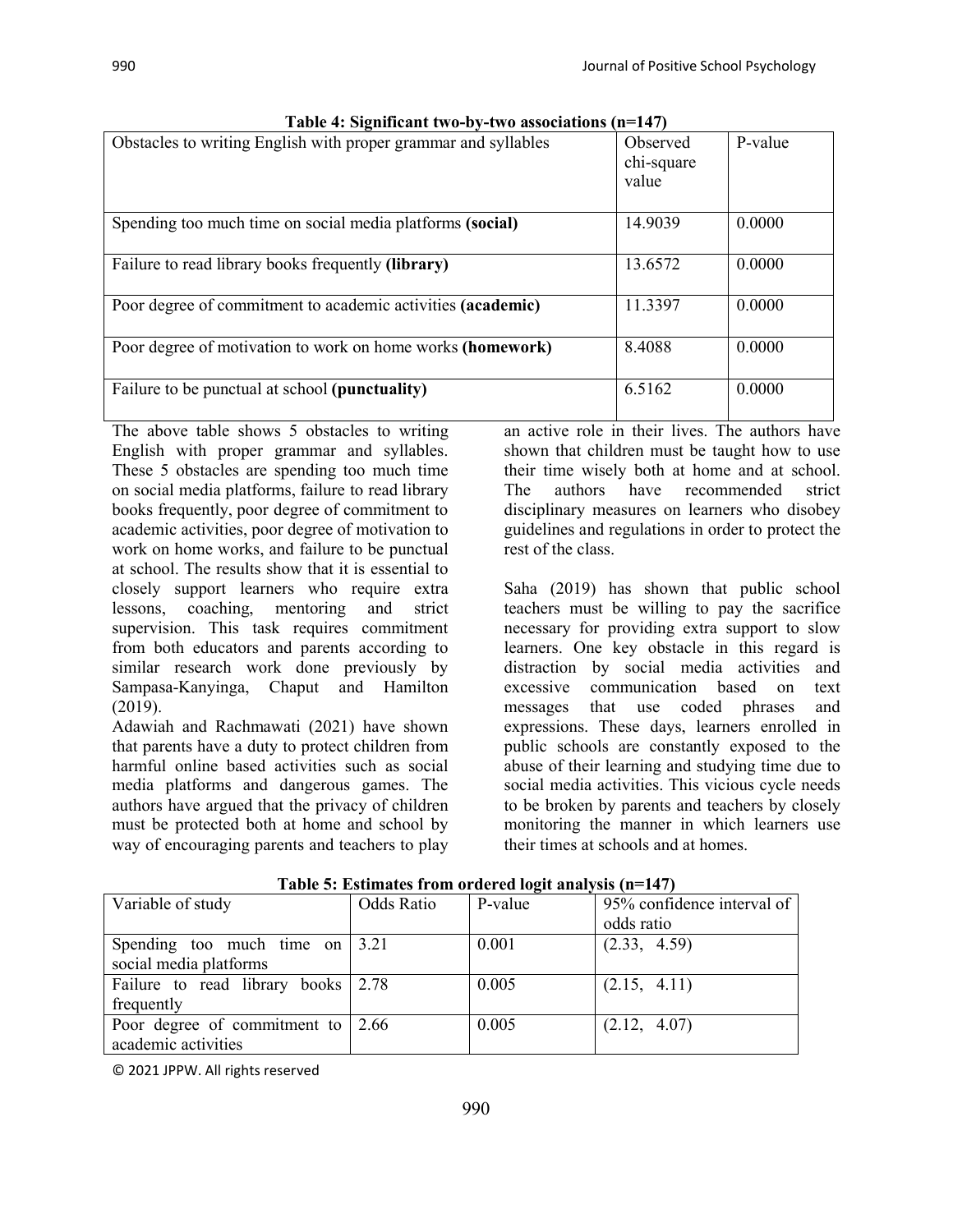The results displayed in Table 5 show that the ability of learners to write proper English (the ability to write English with proper grammar and syllables) is undermined by three obstacles. These are spending too much time on social media platforms, failure to read library books frequently, and poor degree of commitment to academic activities. The results suggest that the use of social media must be strictly monitored by parents and educators so that learners pay due attention to proper writing skills in public schools. The study shows that it is essential to closely support learners who require extra lessons, coaching, mentoring and strict supervision. This task requires enough commitment and good leadership from public school principals, teachers working in public schools, members of School Governing Boards (SGBs), educators, parents, teacher unions, student leaders and community leaders. These findings are in line with previous findings reported in the literature by Modiba and Kekwaletswe (2020), Worku (2019), Motsodisa (2019), Mouton (2013), and He, Huang, Li, Zhou and Li (2020).

## **List of references**

Adawiah, L. R., & Rachmawati, Y. (2021). Parenting Program to Protect Children's Privacy: The Phenomenon of Sharenting Children on social media. *Jurnal Pendidikan Usia Dini*, 15(1), 162-180.

Atteh, E., Assan-Donkoh, I., Mensah, Y. A., Boadi, A., Badzi, S. C., & Lawer, V. T. (2020). A thoughtful overview of social media usage among students and its impact on their academic work. *Asian Journal of Advanced Research and Reports*, 1(1), 30-39.

Celik, S. (2020). Building Critical Academic Writing Skills: The Impact of Instructor Feedback on Turkish ELT Graduate Students. *TESL-EJ*, 24(3), 1-19.

© 2021 JPPW. All rights reserved Chan, M., Lee, F. L., & Chen, H. T. (2021). Examining the roles of multi-platform social media news use, engagement, and connections with news organizations and journalists on news literacy: A comparison of seven democracies. *Digital Journalism*, 1(1), 1-18.

Chijioke, D. I., & Nwala, M. A. (2021). Chat Language and the Challenges of Students in Written Composition. *Celt: A Journal of Culture, English Language Teaching & Literature*, 19(2), 316-336.

Cunliffe‐Jones, P. (2020). From Church and Mosque to WhatsApp—Africa Check's Holistic Approach to Countering 'Fake News'. *The Political Quarterly*, 91(3), 596-599.

Esman, E. N., Madrigal, D. V., & Mascuňana, C. G. (2021). Social Media Exposure and English Writing Proficiency of Grade 11 Students in a Philippine Public High School. *Technium Social Sciences Journal,* 20(1), 212- 232.

Giri, N. C. (2019). *Introduction to probability and statistics*. London: CRC Press.

Healy, K., & Mulholland, J. (2019). *Writing skills for social workers*. London: SAGE Publications.

He, T., Huang, C., Li, M., Zhou, Y., & Li, S. (2020). Social participation of the elderly in China: The roles of conventional media, digital access and social media engagement. *Telematics and Informatics*, 48(1), 1-13.

Healy, K., & Mulholland, J. (2019). *Writing skills for social workers*. London: SAGE Publications.

Huhta, A., Alanen, R., Tarnanen, M., Martin, M., & Hirvela, T. (2014). Assessing learners' writing skills in a SLA study: Validating the rating process across tasks, scales and languages. *Language Testing*, 31(3), 307-328.

Jacob, O. N., & Lawan, A. (2020). Public Universities Administration in Nigeria: Challenges and the ways forward*. International Journal on Integrated Education*, 3(11), 163- 169.

Keles, B., McCrae, N., & Grealish, A. (2020). A systematic review: the influence of social media on depression, anxiety and psychological distress in adolescents. *International Journal of Adolescence and Youth,* 25(1), 79-93.

Kenway, J., & Epstein, D. (2021). The Covid-19 conjuncture: rearticulating the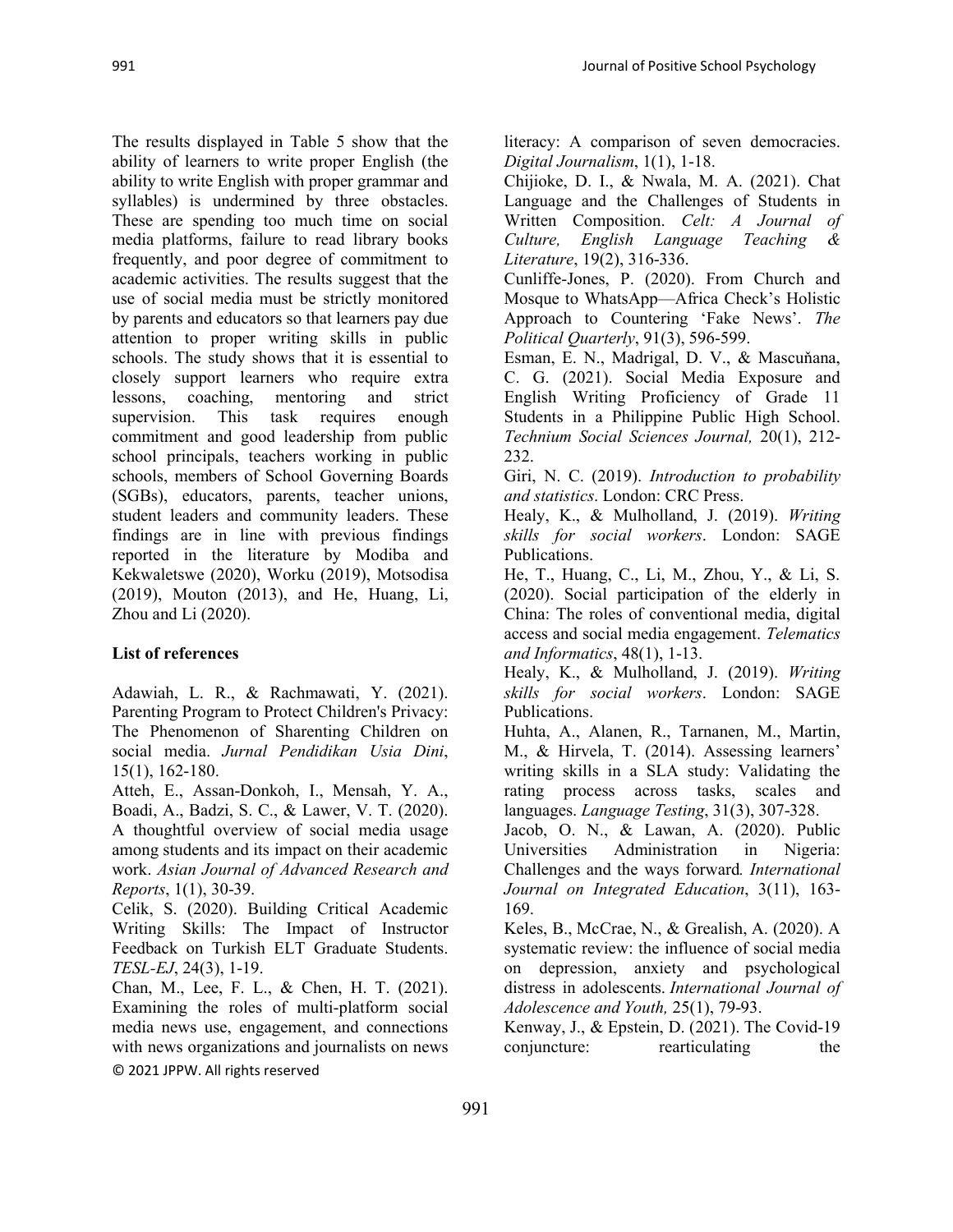school/home/work nexus. *International Studies in Sociology of Education*, 1(1), 1-26.

Lipschultz, J. H. (2020). *Social media communication: Concepts, practices, data, law and ethics.* New York: Routledge.

Magness, P. W. (2020). The anti-discriminatory tradition in Virginia school public choice theory. *Public Choice*, 183(3), 417-441.

Manivannan, M., Jogalekar, M. P., Kavitha, M. S., Maran, B. A. V., & Gangadaran, P. (2021). A mini-review on the effects of COVID-19 on younger individuals. *Experimental Biology and Medicine,* 246(3), 293-297.

Modiba, M. M., & Kekwaletswe, R. M. (2020). Resource dependency framework for digital transformation in South African financial service providers. *International Journal of Computer Trends and Technology*, 68(4), 107-125.

Moodie, T. D. (2020). Using EP Thompson to think about South African history: notes on a personal journey. *Social History*, 45(4), 412- 426.

Ndofirepi, E., Farinloye, T., & Mogaji, E. (2020). *Marketing mix in a heterogenous higher education market: A case of Africa. In Understanding the higher education market in Africa (pp. 241-262).* New York: Routledge.

Minnaar, L., & Heystek, J. (2013). Online surveys as data collection instruments in education research: A feasible option? *South African Journal of Higher Education*, 27(1), 162-183.

Pai, R. R., & Alathur, S. (2020). Social media games: insights from Twitter analytics. *International journal of web based communities*, 16(1), 34-50.

Saha, K. (2019). The impact of social media on language. *International Journal of English Learning & Teaching Skills,* 2(2), 1080-1091.

Sampasa-Kanyinga, H., Chaput, J. P., & Hamilton, H. A. (2019). Social media use, school connectedness, and academic performance among adolescents. *The journal of primary prevention,* 40(2), 189-211.

Sekhaulelo, M. A. (2021). The profile and manifestation of moral decay in South African urban community. *HTS Theological Studies*, 77(4), 1-12.

© 2021 JPPW. All rights reserved

Shao, R., Shi, Z., & Zhang, D. (2021). Social media and emotional burnout regulation during the COVID-19 pandemic: Multilevel approach. *Journal of Medical Internet Research*, 23(3), 1- 13.

Sheskin, D. J. (2020). *Handbook of parametric and nonparametric statistical procedures*. London: CRC Press.

Tadros, E., Hutcherson, R., & Greene, A. (2021). Advocating for an incarcerated informed lens in therapy. *International journal of offender therapy and comparative criminology*, 65(5), 631-643.

Van Schalkwyk, S., Mouton, J., Redelinghuys, H., & McKenna, S. (2020). A systematic analysis of doctoral publication trends in South Africa. *South African Journal of Science*, 116(7- 8), 1-9.

Verheijen, L., Spooren, W., & van Kemenade, A. (2020). Relationships between Dutch youths' social media use and school writing. *Computers and Composition*, 56(1), 1-13.

Wanniarachchi, V. U., Mathrani, A., Susnjak, T., & Scogings, C. (2020). A systematic literature review: What is the current stance towards weight stigmatization in social media platforms? *International Journal of Human-Computer Studies*, 135(1), 1-13.

Willis, A. I. (2015). Literacy and race: Access, equity, and freedom. *Literacy Research: Theory, Method, and Practice*, 64(1), 23-55.

Wollscheid, S., Sjaastad, J., & Tømte, C. (2016). The impact of digital devices vs. Pen (cil) and paper on primary school students' writing skills– A research review. *Computers & education*, 95(1), 19-35.

Worku, Z. (2019). Factors that affect the quality of teaching and learning in public schools. *Journal of Economic and Business Studies*, 2(1), 109-120.

Zajic, M. C., Solari, E. J., McIntyre, N. S., Lerro, L., & Mundy, P. C. (2021). Observing Visual Attention and Writing Behaviors During a Writing Assessment: Comparing Children with Autism Spectrum Disorder to Peers with Attention‐Deficit/Hyperactivity Disorder and Typically Developing Peers. *Autism Research*, 14(2), 356-368.